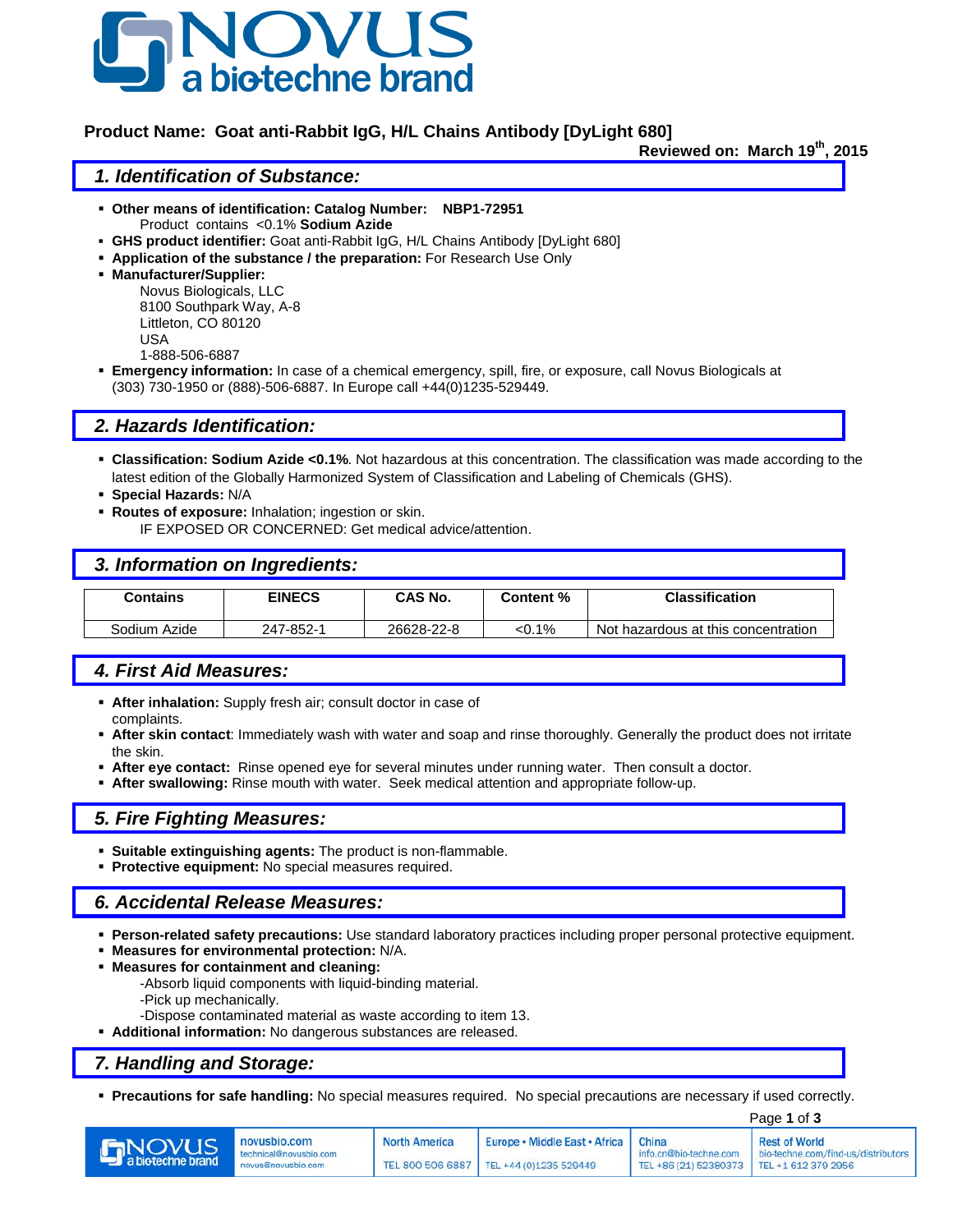

## **Product Name: Goat anti-Rabbit IgG, H/L Chains Antibody [DyLight 680]**

- **Reviewed on: March 19th, 2015 Information about protection against explosions and fires:** No special measures required.
- **Conditions for safe storage:** Store according to product specifications.

### *8. Exposure Controls and Personal Protection:*

- **Control parameters:** None known.
- **Appropriate engineering controls:** Follow usual standard laboratory practices. The following personal protection is recommended:
	- -Gloves made of latex, nitrile rubber, e.g.
	- -Safety glasses
	- -Protective work clothing.

## *9. Physical and Chemical Properties:*

- 
- 
- 
- 
- 
- **Boiling point/Boiling range: Not available.**<br> **Flash point: Not available.**
- 
- **Evaporation rate:** Undetermined. **Viscosity:** Not available.
- **Flammability:** Not available.

 **Appearance:** Lyophilized white powder or clear liquid. **Upper/lower flammability or explosive limits:** Not available. **Odor:** Little to none **Vapor pressure/density:** Not available.<br> **Odor threshold:** Not available **Constant Relative Density:** Not available. **Relative Density: Not available. pH:** Not available **phenomic in the Solubility in/Miscibility with Water:** Not available.<br>**Nelting point/freezing point:** Not available. **Partition coefficient: noctanol/water:** Not available **Partition coefficient: noctanol/water:** Not available.<br>**Auto igniting:** Product is not self igniting. **Flash point:** Not available. **Decomposition temperature:** Not available.

## *10. Stability and Reactivity:*

- **Reactivity:** This product contains low concentrations of Sodium Azide <0.1% (w/w). Sodium Azide can form explosive compounds with heavy metals which, with repeated contact with lead and copper commonly found in plumbing drains may result in the buildup of shock sensitive compounds.
- **Chemical Stability:** Stable under normal ambient and storage and handling temperatures.
- **Thermal** decomposition/conditions to be avoided: No decomposition if used according to specifications.
- **Incompatible materials to be avoided:** Metals and metallic compounds.
- **Hazardous decomposition products:** No dangerous decomposition products known.

#### *11. Toxicological Information:*

- **Acute toxicity:** No toxic effect known.
- **Skin irritant effect:** No irritant effect known.
- **Eye irritant effect:** No irritant effect known.
- **Sensitization:** No sensitizing effects known.
- **Mutagenicity:** No effect known.
- **Carcinogenicity:** No effect known.
- **Reproductive toxicity:** No toxic effect known.
- **Additional toxicological information:** When used and handled according to specifications, the product does not have any harmful effects according to our experience and the information provided to us.

## *12. Ecological Information:*

- **Ecotoxicity:** Undetermined.
- **Biodegradability:** Undetermined.
- **Mobility:** Undetermined.

## *13. Disposal Considerations:*

- **Disposal methods:** Dispose of waste in accordance to applicable national, regional, or local regulations.
- **Contaminated packaging:** Dispose in the same manner as unused product.

|                                    |                                                              |                      | Page 1 of 3                                                                |                                                                                |                                                               |
|------------------------------------|--------------------------------------------------------------|----------------------|----------------------------------------------------------------------------|--------------------------------------------------------------------------------|---------------------------------------------------------------|
| <b>INOVUS</b><br>a biotechne brand | novusbio.com<br>technical@novusbio.com<br>novus@novusbio.com | <b>North America</b> | Europe • Middle East • Africa<br>TEL 800 506 6887   TEL +44 (0)1235 529449 | China<br>info.cn@bio-techne.com<br>TEL +86 (21) 52380373   TEL +1 612 379 2956 | <b>Rest of World</b><br>I bio-techne.com/find-us/distributors |